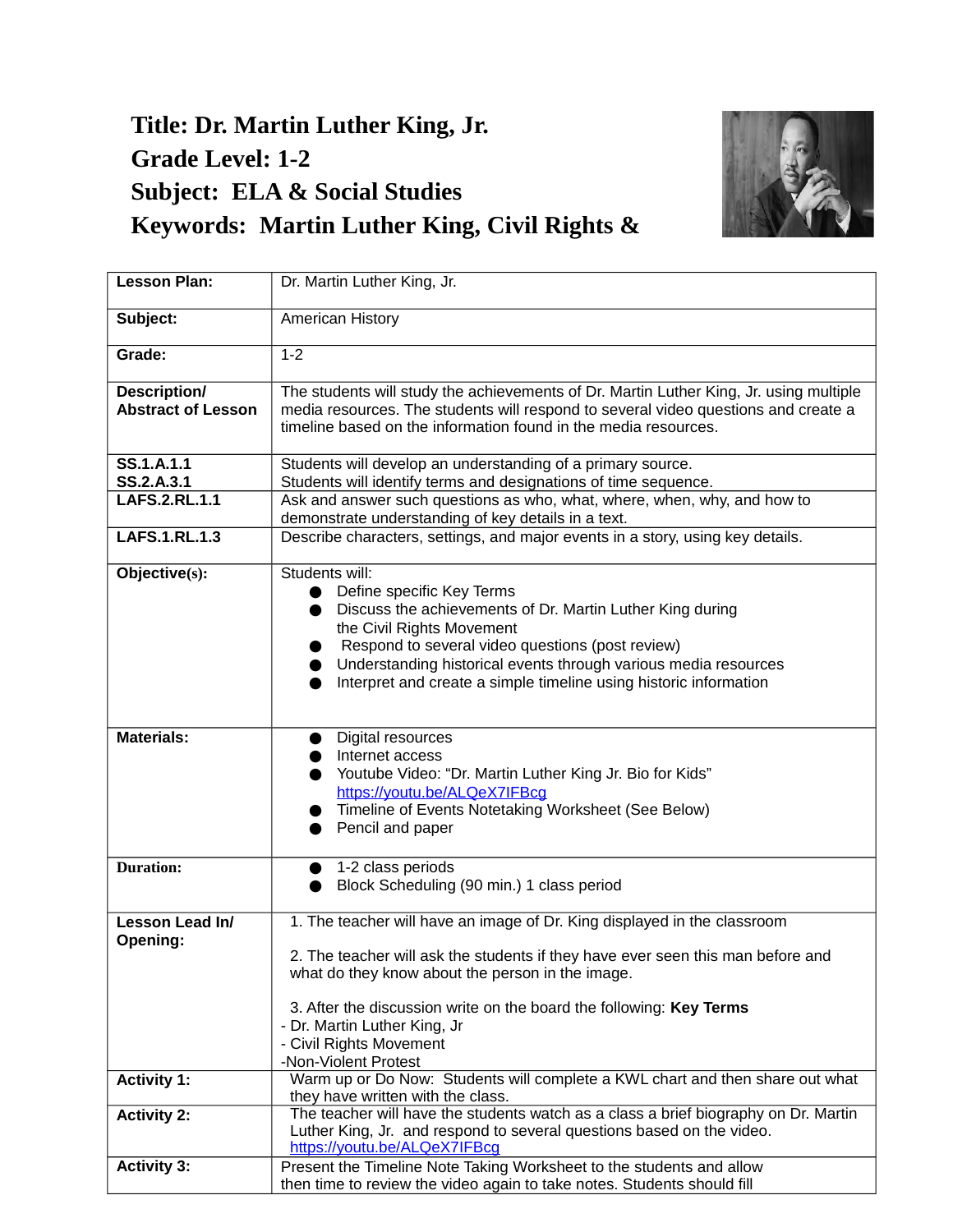|                      | in their information on this worksheet to later assist them with the<br>completion of the actual timeline.                                                                                                                                                                                                                                         |
|----------------------|----------------------------------------------------------------------------------------------------------------------------------------------------------------------------------------------------------------------------------------------------------------------------------------------------------------------------------------------------|
| <b>Activity 4:</b>   | Students will create a timeline of events using the information provided<br>in the video and from their note taking guide. They will also include<br>images to represent the sequence of events on their timeline chart.                                                                                                                           |
| <b>Higher Order</b>  | 1. Based on the video when and where was Dr. King born?                                                                                                                                                                                                                                                                                            |
| <b>Thinking</b>      | 2. What was his original name when he was born and why did his name change?                                                                                                                                                                                                                                                                        |
| <b>Questions:</b>    | 3. Why did Dr. King skip both 9th and 11th grade, while in school?<br>4. What was the name of the University Dr. King attended after high school?<br>5. What is the name of the world-famous speech Dr. King presented in Washington<br>D.C.?<br>6. Which President signed a Federal Bill for the Dr. Martin Luther King holiday to take<br>place? |
| <b>Web Resources</b> | https://www.youtube.com/watch?<br>time continue=178&v=ALQeX7IFBcg&feature=emb title                                                                                                                                                                                                                                                                |
|                      | https://www.nobelprize.org/prizes/peace/1964/king/biographical/                                                                                                                                                                                                                                                                                    |
|                      | https://www.biography.com/activist/martin-luther-king-jr                                                                                                                                                                                                                                                                                           |
|                      | "The Story of Martin Luther King Jr." by Kid President                                                                                                                                                                                                                                                                                             |
|                      | https://www.youtube.com/watch?v=4xXZhXTFWnE                                                                                                                                                                                                                                                                                                        |